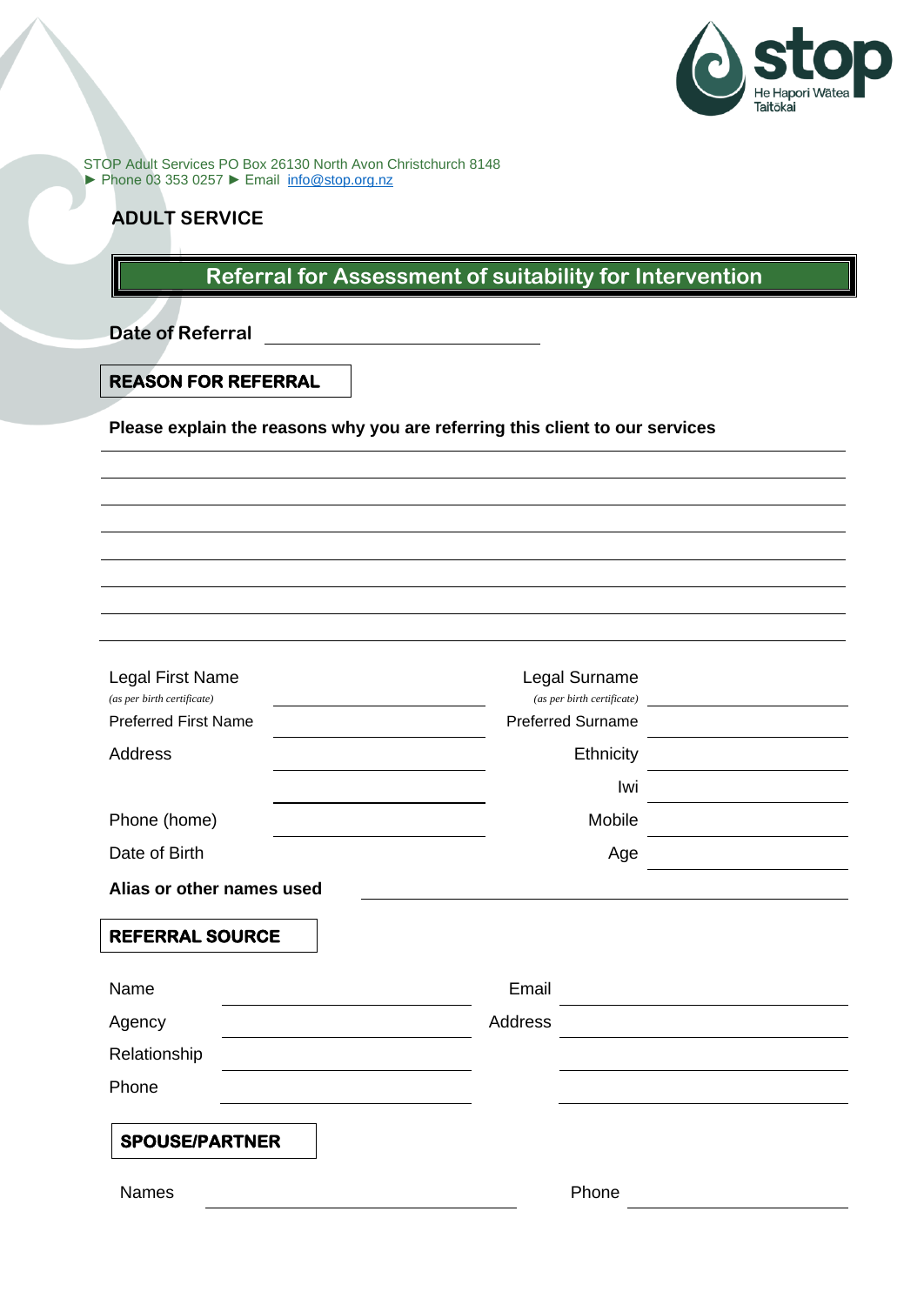| Address                     |                                                              |            | Relationship                 |                                                                                                                      |
|-----------------------------|--------------------------------------------------------------|------------|------------------------------|----------------------------------------------------------------------------------------------------------------------|
|                             |                                                              |            |                              |                                                                                                                      |
| DOES CLIENT HAVE CHLDREN    |                                                              | YES $\Box$ | NO                           |                                                                                                                      |
| If yes<br>Name              |                                                              |            | Name                         |                                                                                                                      |
| Age                         | Gender                                                       |            | Age                          | Gender                                                                                                               |
| Living with Client          | Yes<br>No<br>DOES CLIENT HAVE CONTACT WITH ANY OTHER CHLDREN |            | Living with Client           | Yes<br>No                                                                                                            |
| If yes<br>Name              | e.g. stepchildren, grandchildren, nieces, nephews            |            | <b>YES</b><br>$\Box$<br>Name | NO <sub>□</sub>                                                                                                      |
| Age                         | Gender                                                       |            | Age                          | Gender                                                                                                               |
| Living with Client          | Yes<br>No                                                    |            | Living with Client           | No<br>Yes                                                                                                            |
| <b>OTHER FAMILY MEMBERS</b> |                                                              |            |                              |                                                                                                                      |
| Names                       |                                                              |            | Phone                        |                                                                                                                      |
| Address                     |                                                              |            | Relationship                 |                                                                                                                      |
|                             |                                                              |            |                              |                                                                                                                      |
| Names                       |                                                              |            | Phone                        | <u> 1990 - Jan Jawa Barat, prima prima prima prima prima prima prima prima prima prima prima prima prima prima p</u> |
| Address                     |                                                              |            | Relationship                 |                                                                                                                      |
|                             |                                                              |            |                              |                                                                                                                      |
|                             |                                                              |            |                              |                                                                                                                      |

### **OTHER SIGNIFICANT PERSONS**

The STOP assessment process involves collating information from a variety of relevant sources. There may therefore be other individuals besides family members whom it would be helpful for STOP to speak to as part of the assessment process. Examples of such people could include, close friends, an ex partner, a person who supervises access time with children or a counsellor or other professional. Please include details here of any such relevant people.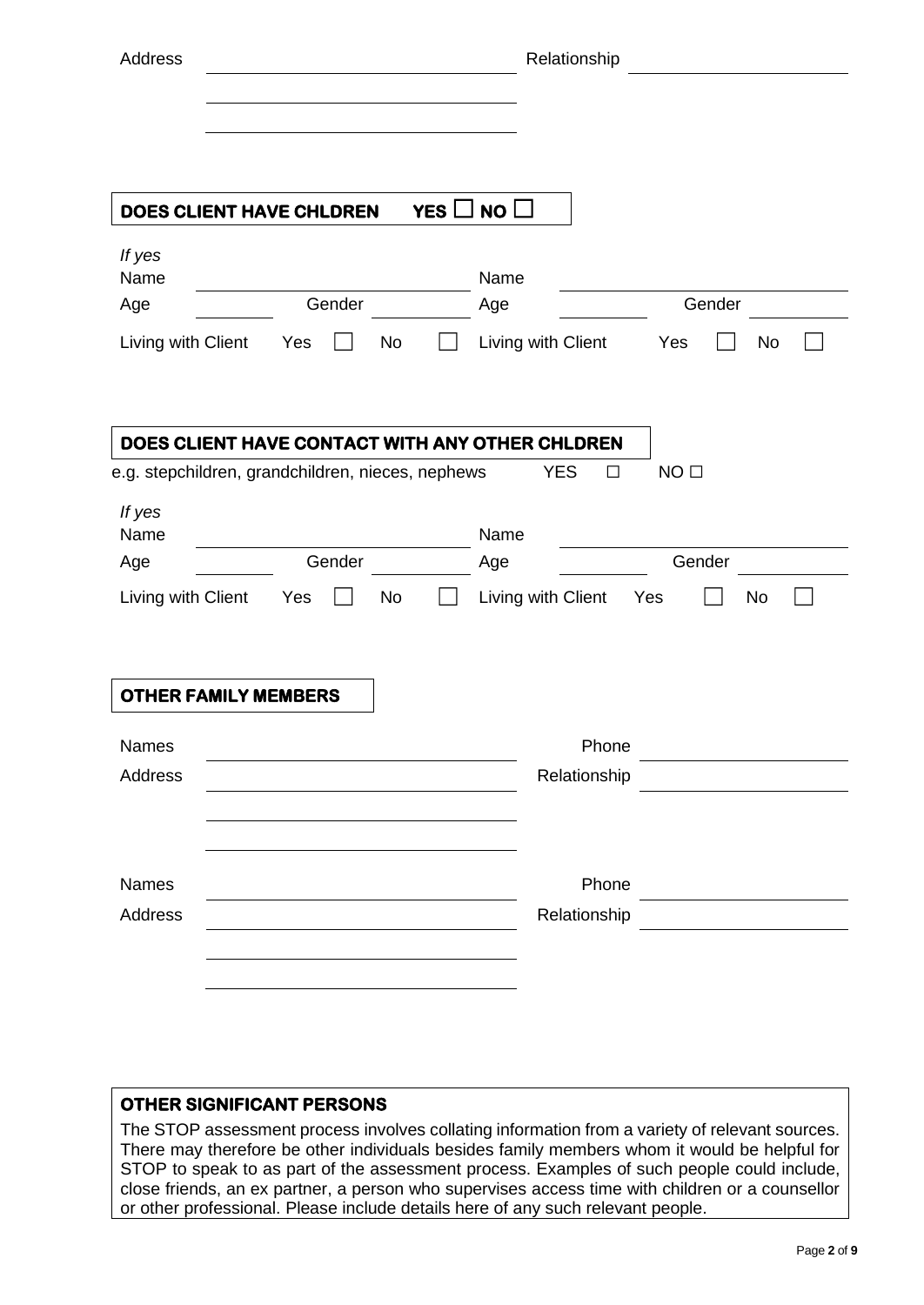| Name<br>Address                                                       |     |    | Name<br>Address                             |     |                                                                                                                      |    |  |
|-----------------------------------------------------------------------|-----|----|---------------------------------------------|-----|----------------------------------------------------------------------------------------------------------------------|----|--|
| Relationship<br>Phone<br>Living with Client                           | Yes | No | Relationship<br>Phone<br>Living with Client | Yes | <u> 1980 - Jan Samuel Barbara, politik eta politik eta politik eta politik eta politik eta politik eta politik e</u> | No |  |
| Name<br><b>Address</b>                                                |     |    | Name<br>Address                             |     |                                                                                                                      |    |  |
| Relationship<br>Phone                                                 |     |    | Relationship<br>Phone                       |     |                                                                                                                      |    |  |
| Living with Client                                                    | Yes | No | Living with Client                          | Yes |                                                                                                                      | No |  |
| WHO IS CLIENT CURRENTLY LIVING WITH<br><b>Names</b><br><b>Address</b> |     |    | Phone<br>Relationship<br>Mobile             |     |                                                                                                                      |    |  |
| <b>SUPPORT PERSONS</b>                                                |     |    |                                             |     |                                                                                                                      |    |  |

**Please note that for the referred client to be eligible to commence treatment at the STOP Programme they must nominate at least one but preferably two or more support person/s who are considered by the STOP programme as appropriate. A support person needs to be in addition to the referrer.**

"Support person" could be the referred client's partner (if appropriate), family member, friend, church person (pastor, minister, priest), mental health professional or other persons who would be willing to support the client throughout the entire treatment at the STOP Programme.

| <b>Support Persons</b> |                |  |
|------------------------|----------------|--|
| <b>Name</b>            | <b>Name</b>    |  |
| Address                | Address        |  |
| Relationship           | Relationship   |  |
| Phone                  | Phone          |  |
| <b>Name</b>            | <b>Name</b>    |  |
| <b>Address</b>         | <b>Address</b> |  |
| Relationship           | Relationship   |  |
| Phone                  | Phone          |  |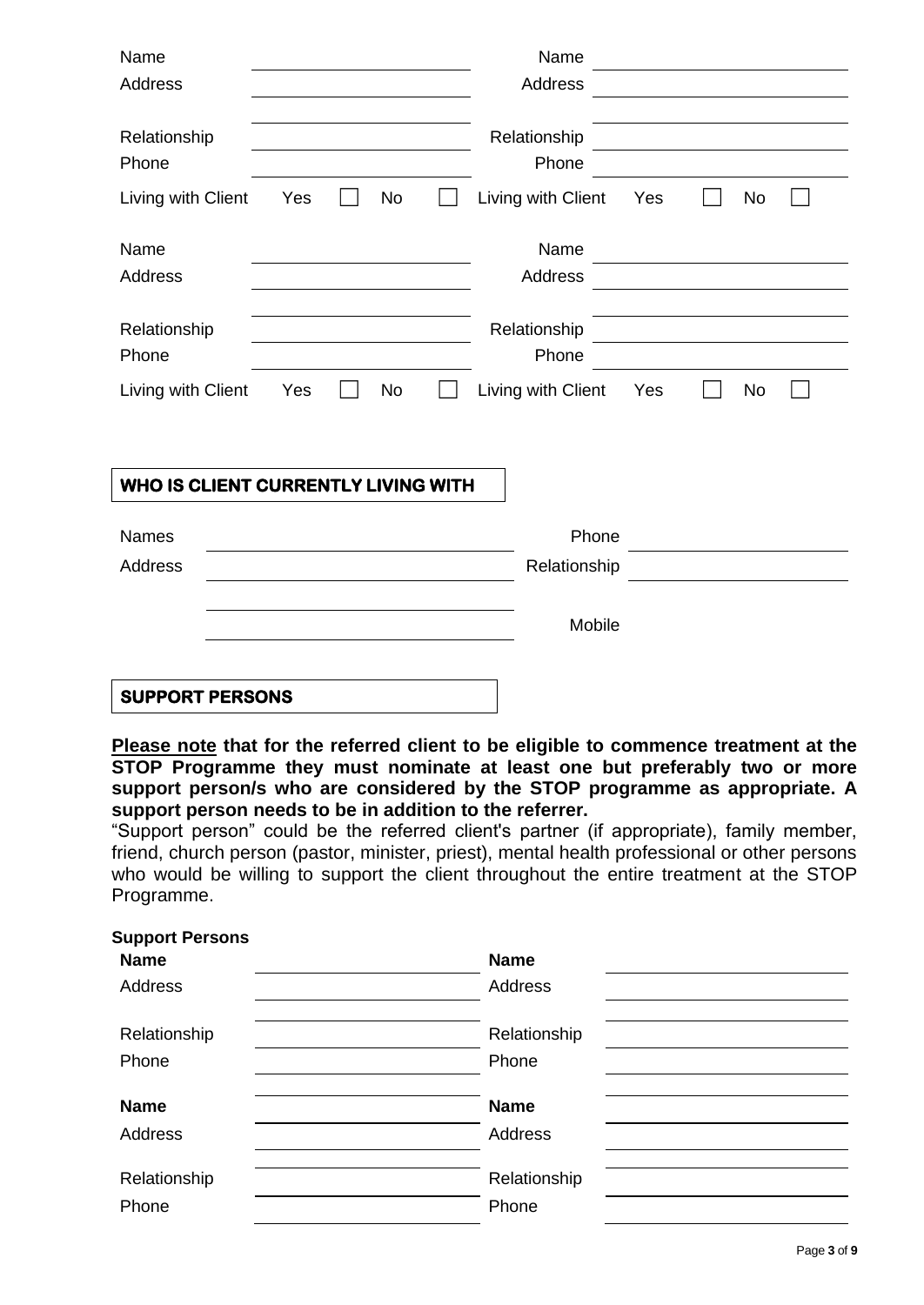| Has the client been referred to STOP Adult Services previously? $Y \Box N$                                                                                     |                            |  |
|----------------------------------------------------------------------------------------------------------------------------------------------------------------|----------------------------|--|
| Has the client been referred to STOP Adolescent Programme previously? Y $\Box$ N $\Box$                                                                        |                            |  |
| <b>Date of Referral</b>                                                                                                                                        | <b>Outcome of Referral</b> |  |
| Has a notification been made to Oranga Tamariki, please provide details of this. If<br>a notification has not been made, please provide details of why not?    |                            |  |
|                                                                                                                                                                |                            |  |
|                                                                                                                                                                |                            |  |
|                                                                                                                                                                |                            |  |
|                                                                                                                                                                |                            |  |
|                                                                                                                                                                |                            |  |
|                                                                                                                                                                |                            |  |
|                                                                                                                                                                |                            |  |
|                                                                                                                                                                |                            |  |
|                                                                                                                                                                |                            |  |
| <b>FORMAL REPORTS &amp; RECORDS CHECKLIST</b><br>It is important that you ensure copies of the following reports and records (if in existence) are attached to |                            |  |
| this referral (Please tick box).                                                                                                                               |                            |  |
| Police Summary of Facts                                                                                                                                        |                            |  |
| <b>Judge's Sentencing Notes</b>                                                                                                                                |                            |  |
| Victim Impact Report/s                                                                                                                                         |                            |  |
| <b>Assessment /Treatment Report/s</b>                                                                                                                          |                            |  |
| <b>Medical Specialist/s Report</b>                                                                                                                             |                            |  |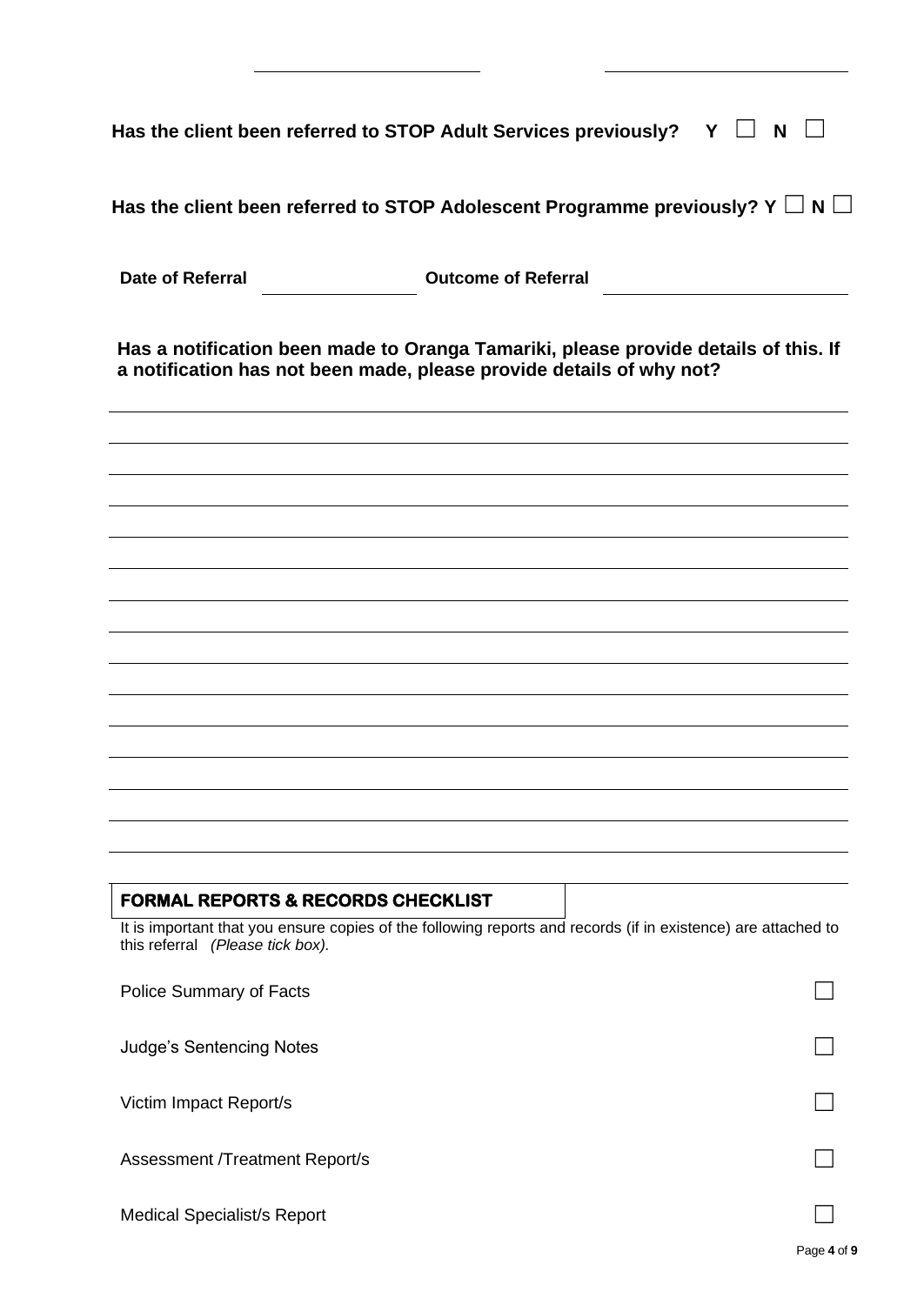| Psychiatric/Psychological Report/s              |               |  |  |
|-------------------------------------------------|---------------|--|--|
| <b>Restorative Justice Note/s</b>               |               |  |  |
| <b>STOP Adolescent notes</b>                    |               |  |  |
| OTHER AGENCIES INVOLVED                         |               |  |  |
| (include reasons for referral / date / outcome) |               |  |  |
| <b>Contact Person</b>                           |               |  |  |
| Agency                                          |               |  |  |
| Phone                                           |               |  |  |
| Date                                            |               |  |  |
| Reason for referral                             |               |  |  |
|                                                 |               |  |  |
|                                                 |               |  |  |
|                                                 |               |  |  |
| Any current/previous police or DIA involvement? | $Y \Box$<br>N |  |  |
| If YES please indicate current legal status     |               |  |  |
| under investigation<br>٠                        |               |  |  |
| charged/on bail                                 |               |  |  |
| charges dropped/no charges laid                 |               |  |  |
| convicted and awaiting sentence                 |               |  |  |
| sentenced                                       |               |  |  |
| <b>Description of Charges</b>                   |               |  |  |
|                                                 |               |  |  |
| If sentenced;                                   |               |  |  |

| • Home Detention            |  |
|-----------------------------|--|
| • Intensive Supervision     |  |
| • Post Detention conditions |  |
| • Supervision               |  |
| • Community Work            |  |
| ESO                         |  |
| Parole                      |  |
| • Post Sentence Conditions  |  |
|                             |  |

• **Care Recipient (IDCCR)**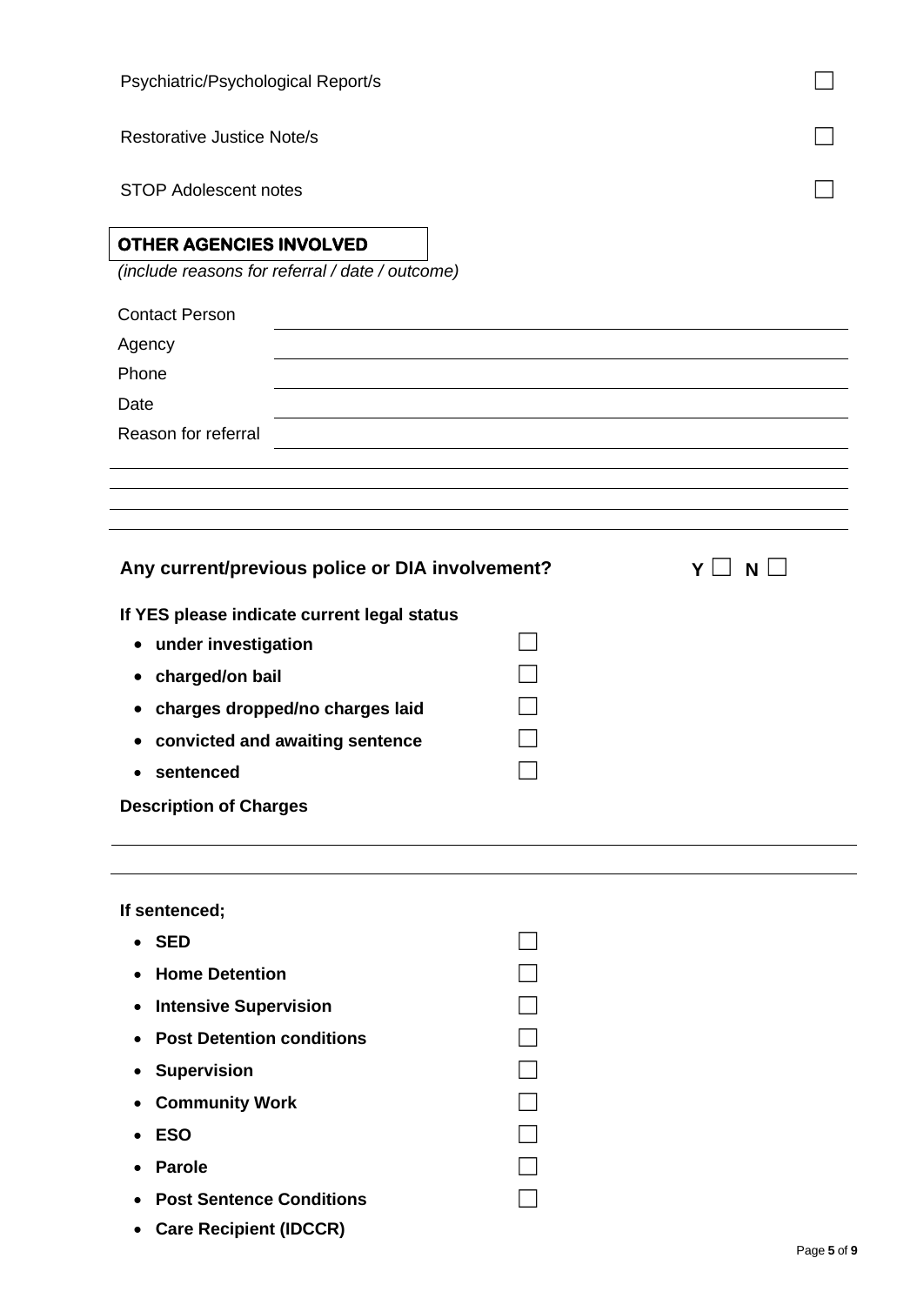#### **DETAILED HISTORY OF SEXUALLY ABUSIVE BEHAVIOUR (including convictions)**

*(Include ages and relationships of victims and details / reports of any assessment / treatment services)*

#### **Violent nature**

*(Include ages and relationships of victims and details / reports of any assessment / treatment services)*

**Convictions / charges / allegations for any other offences**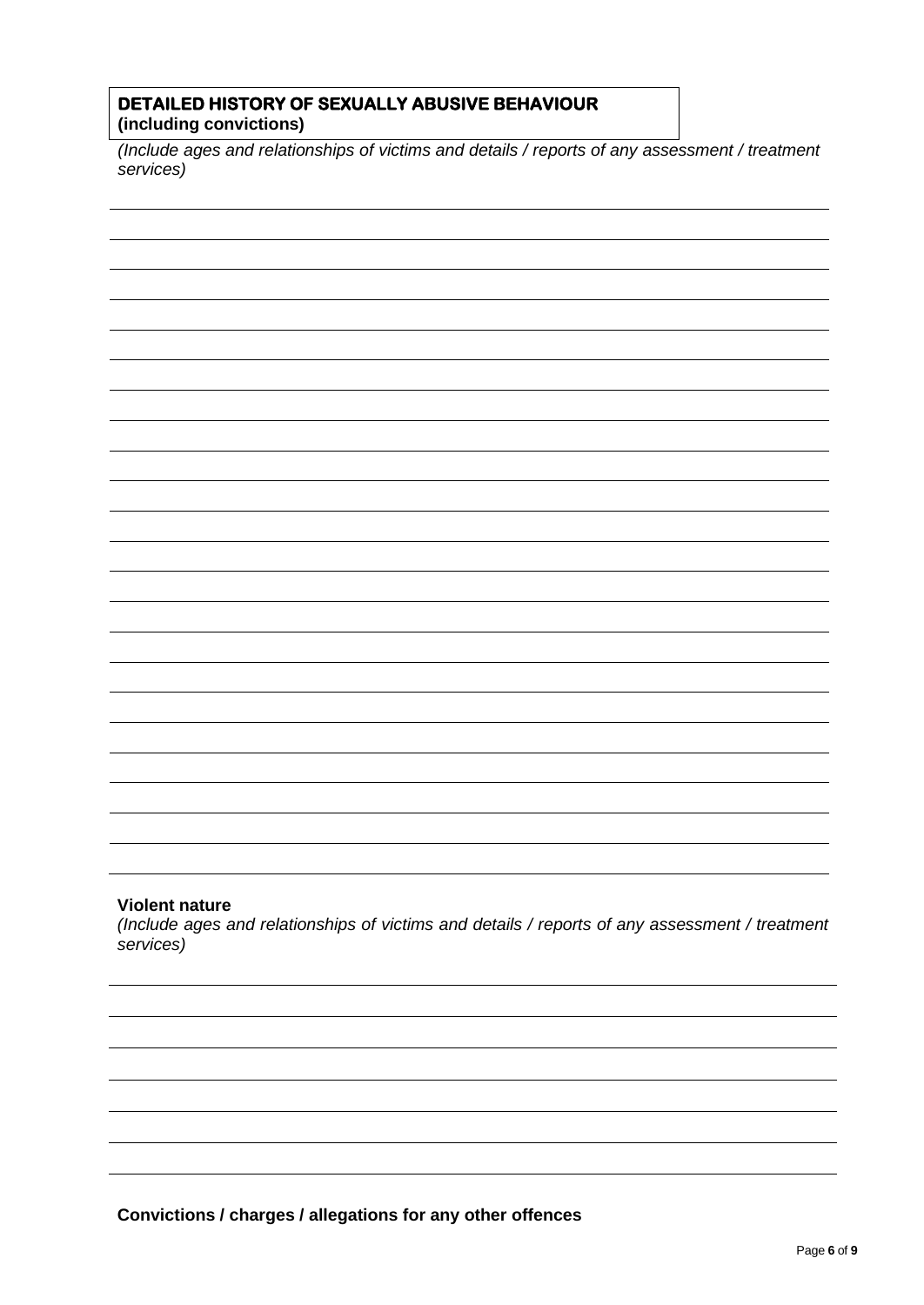*(Include ages and relationships of victims and details / reports of any assessment / treatment services)*

### **SELF HARM AND / OR SUICIDE ATTEMPTS**

*(reports of any assessment / treatment services)*

## **ALCOHOL AND DRUG USE**

*(reports of any assessment / treatment services)*

# **ANY KNOWN MENTAL HEALTH ISSUES**

*(please specify any diagnosis, treatment, reports available)*

**OTHER BEHAVIOURS OF CONCERN**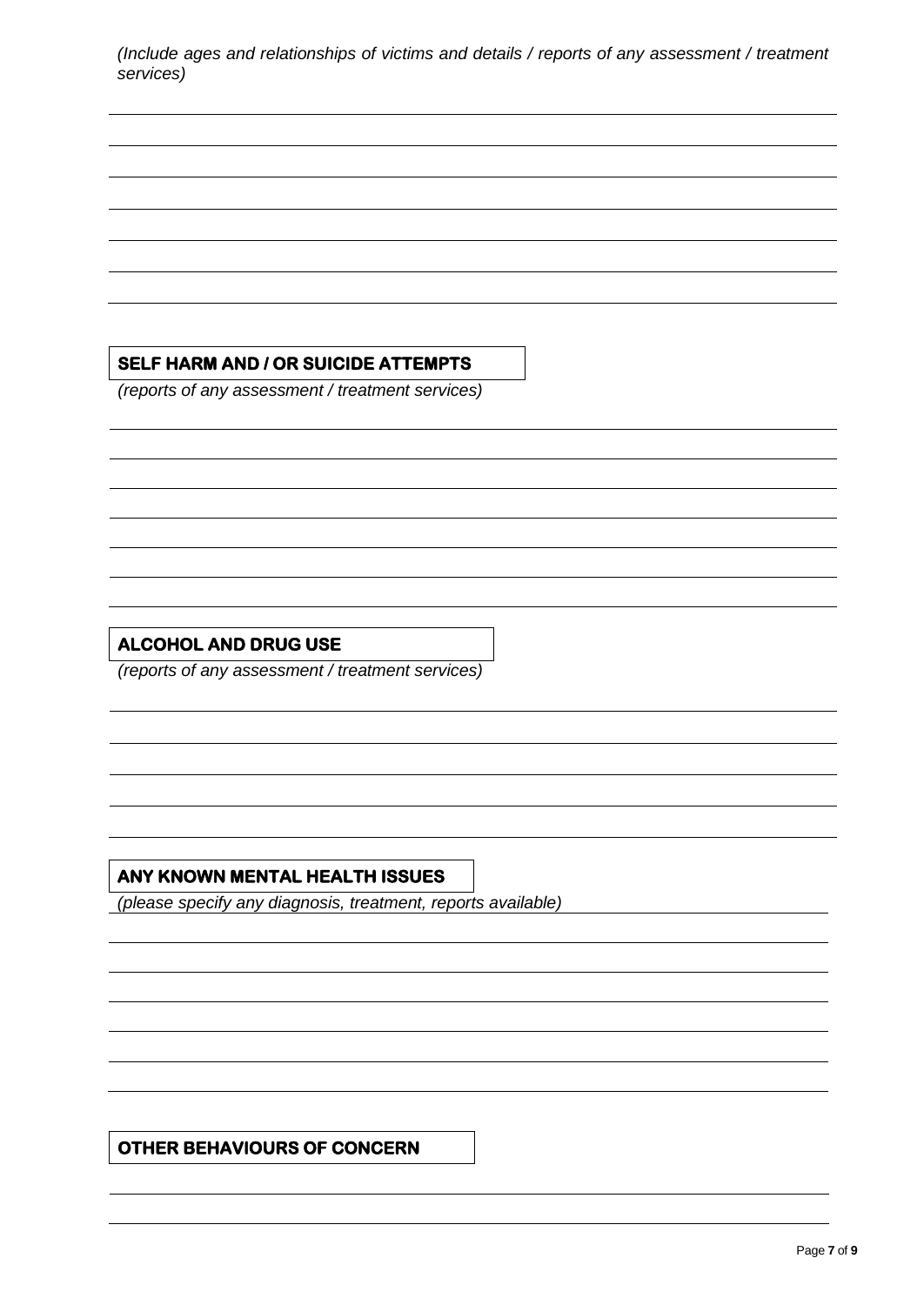### **EMPLOYMENT**

Current Employment Status

**Occupation** 

### **INTELLECTUAL DISABILITY ASSESSMENT**

### **MEDICAL HISTORY THAT MAY IMPACT ON ABILITY TO ATTEND/ENGAGE IN TREATMENT**

*(for example – head injury, epilepsy))*

### **MOTIVATION**

In your opinion, how motivated in this person to address their harmful sexual behaviour and engage in a treatment programme?

☐ ☐ ☐ ☐

Pre-contemplation Contemplation Determination Action

#### **What evidence is there of this motivation?**

| c |  |
|---|--|
| m |  |
|   |  |
| - |  |